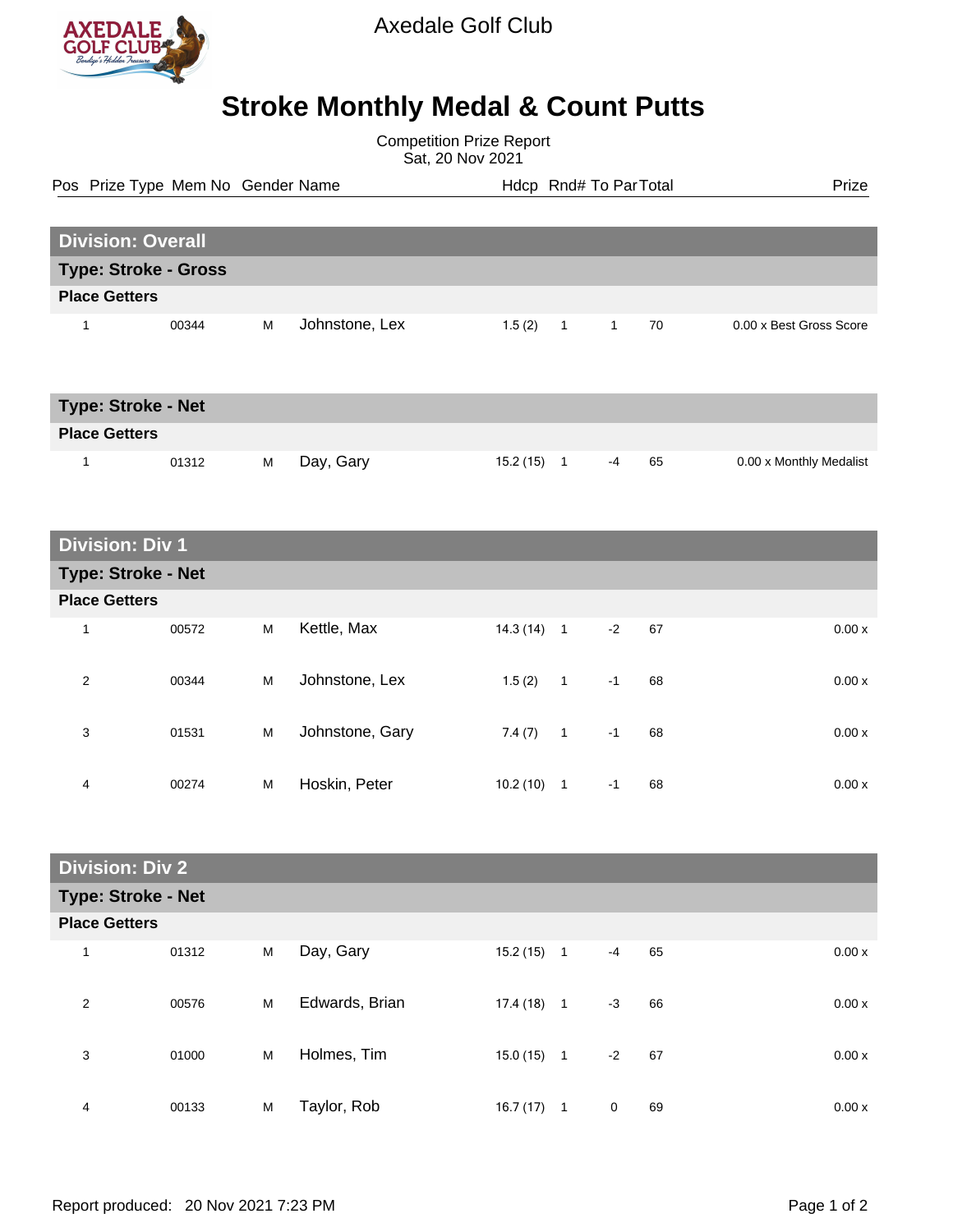|                | Pos Prize Type Mem No Gender Name |       |   |                | Hdcp Rnd#    |                |             | Total | Prize |
|----------------|-----------------------------------|-------|---|----------------|--------------|----------------|-------------|-------|-------|
|                |                                   |       |   |                |              |                |             |       |       |
|                | <b>Division: Div 3</b>            |       |   |                |              |                |             |       |       |
|                | <b>Type: Stroke - Net</b>         |       |   |                |              |                |             |       |       |
|                | <b>Place Getters</b>              |       |   |                |              |                |             |       |       |
| 1              |                                   | 00032 | M | Randles, John  | 20.5(21)     | $\overline{1}$ | $-4$        | 65    | 0.00x |
| $\overline{2}$ |                                   | 00080 | M | Lowndes, Ernie | $27.0(27)$ 1 |                | $\mathbf 0$ | 69    | 0.00x |
| 3              |                                   | 00670 | M | Keating, Brian | 22.5(23)     | $\overline{1}$ | $\mathbf 0$ | 69    | 0.00x |
| 4              |                                   | 01252 | M | Pannell, Peter | 20.4(21)     | $\mathbf{1}$   | 1.          | 70    | 0.00x |

|                      | <b>Division: Overall</b>  |   |                   |              |  |                |      |                    |
|----------------------|---------------------------|---|-------------------|--------------|--|----------------|------|--------------------|
|                      | <b>Type: Stroke - Net</b> |   |                   |              |  |                |      |                    |
| <b>Ball Rundowns</b> |                           |   |                   |              |  |                |      |                    |
| (no. 1)              | 00323                     | M | Retallick, Brian  | $14.8(15)$ 1 |  | $\mathbf 0$    | 69   | $0.00\,\mathrm{x}$ |
| (no. 2)              | 00119                     | M | Rogers, Eric      | $22.9(23)$ 1 |  | $\overline{2}$ | 71   | 0.00x              |
| (no. 3)              | 00658                     | M | Elvey, Peter      | $11.5(12)$ 1 |  | $\overline{2}$ | 71   | 0.00x              |
| (no. 4)              | 01009                     | M | Moore, Kerry      | $30.0(30)$ 1 |  | $\overline{2}$ | 71   | 0.00x              |
| (no. 5)              | 00984                     | M | McGibbon, Russell | $18.1(18)$ 1 |  | 2              | 71   | 0.00x              |
| (no. 6)              | 00145                     | M | Yum, David        | $24.9(25)$ 1 |  | $\overline{2}$ | 71   | 0.00x              |
| (no. 7)              | 01046                     | M | Franklin, Rick    | $13.2(13)$ 1 |  | $\overline{2}$ | 71   | 0.00x              |
| (no. 8)              | 01310                     | M | Thompson, Reece   | $2.8(3)$ 1   |  | $\overline{2}$ | $71$ | 0.00x              |
| (no. 9)              | 00339                     | M | Hocking, Darren   | $16.9(17)$ 1 |  | $\overline{2}$ | 71   | 0.00x              |

| <b>Type: Special</b>   |       |   |                |                |  |  |
|------------------------|-------|---|----------------|----------------|--|--|
| <b>Special Prizes</b>  |       |   |                |                |  |  |
| Medal of<br>Medallists | 00576 | M | Edwards, Brian | 0.00 x Voucher |  |  |
| <b>Birdie Balls</b>    | 00461 | M | Torney, John   | 0.00x          |  |  |